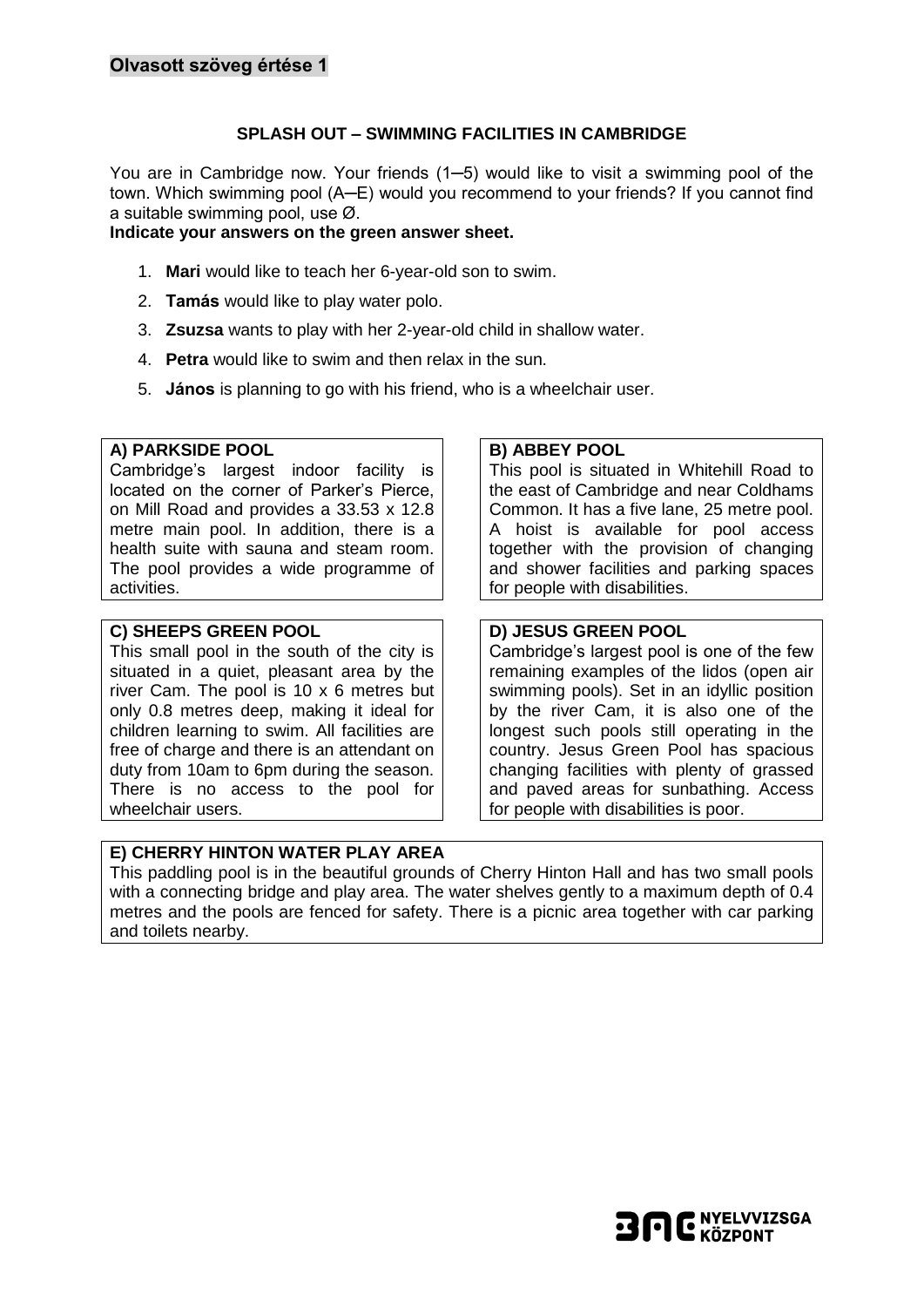**Read the text and answer the questions in English.**

**Write your answers on the green answer sheet.**

# **DISCOVER THE ISLE OF WIGHT WITH WIGHT***link* **HOLIDAYS**

Spend a magical holiday on the Isle of Wight. Wight*link* Holidays carry you across the Isle in comfort and style. On car ferry services you can relax with a drink or a snack from the bar or buffet or simply sit back and enjoy the views. Alternatively, our high-speed catamarans operate a fast 15-minute service for foot passengers.

Whether you're a family looking for a fun and action-packed stay or your tastes run more to quiet and relaxation, you'll find us very accommodating. There are traditional seaside hotels with a positive welcome for the children, and charming country houses where you can have a holiday in style. There are also self-catering bungalows and holiday parks for those who enjoy total freedom to come and go as they please. Dogs are accepted at some hotels and The Orchard Self Catering Park, for which a further charge may be made. Please inform us when booking your holiday.

## **BOOKING CONDITIONS**

## *Deposit and payment*

To request your holiday, you should sign your completed booking form agreeing to accept these booking conditions and pay a deposit of £20 per person (excluding children under 5 years), and an insurance premium in full. The contract is concluded only when we send you a confirmation invoice, which will show the balance to be paid 8 weeks before departure. If your booking is made within 8 weeks of departure then full payment must be made with your booking form.

## *Changes by you*

We will do our best to make any change which you may request after we have sent confirmation of your booking. A charge of £15 will be made for each change to cover our administration costs.

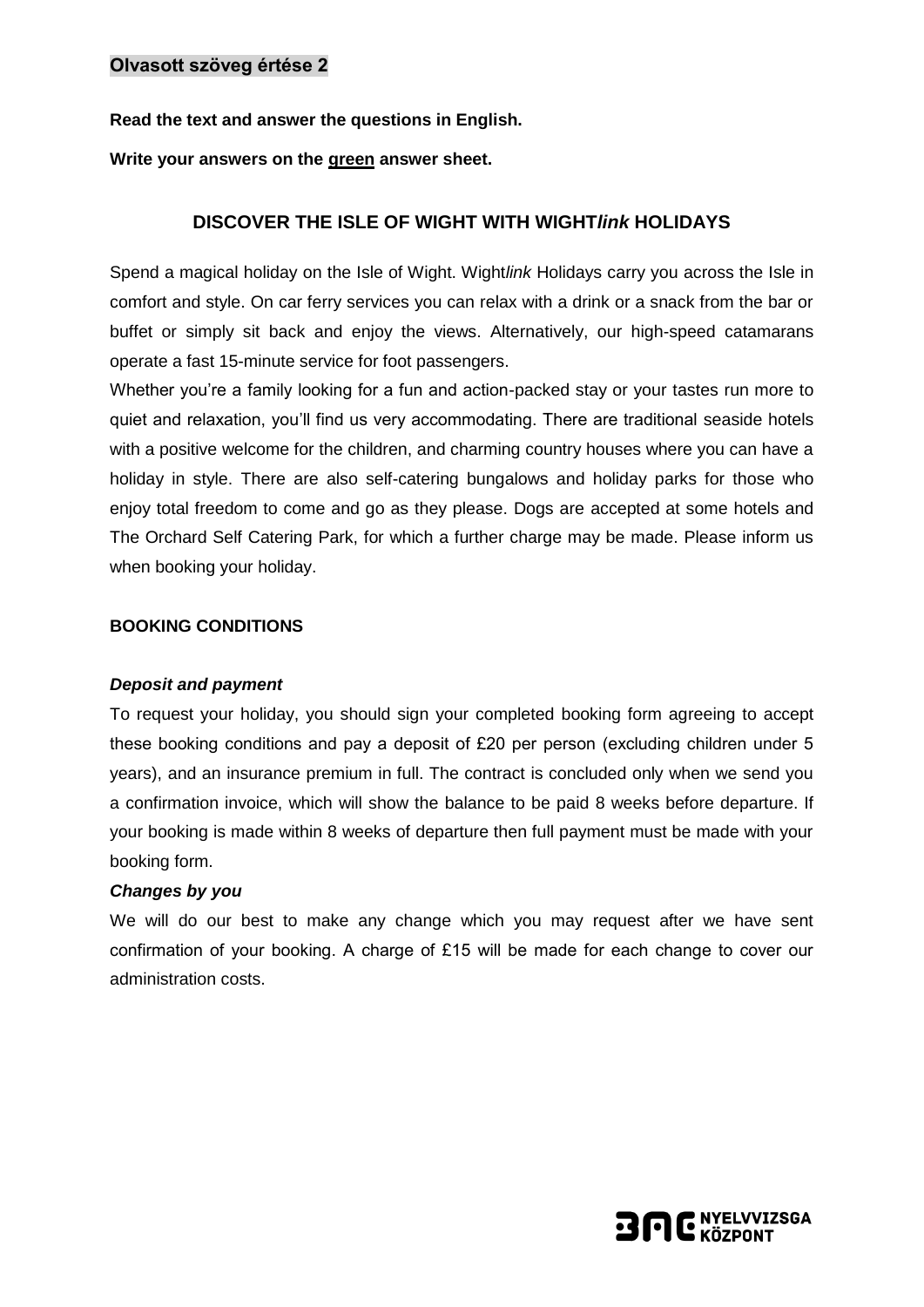## *Cancellation by you*

If you wish to cancel your holiday in whole or in part after your booking has been confirmed, you should inform us (or your travel agent) in writing as soon as possible. If you do cancel we reserve the right to charge a cancellation fee. No refunds are made by us for cancellations on or after date of departure.

## *Complaints*

If you have a problem or complaint during your holiday please bring it to the attention of the management on the spot so that they have an opportunity to put it right. If the matter cannot be resolved locally and you wish to take it up with us on your return, please write within 28 days to Wight*link* Holidays, PO Box 59, Portsmouth, PO 1 2XB. Please quote your booking reference and give full details so that we can make a thorough investigation.

# **QUESTIONS:**

- 1. How can you get to the Isle of Wight? (a., b.)
- 2. What types of accommodation are offered for those who would not like to get food? (a., b.)
- 3. Can you take your dog to all the hotels? (Write only YES / NO!)
- 4. What do you have to pay for when booking your holiday? (a., b.)
- 5. When is your contract valid?
- 6. How much do you have to pay to book a holiday 4 weeks before departure?
- 7. How much does it cost you to alter your booking?
- 8. When do you have to cancel your holiday if you want to get some of your money back?
- 9. How can you make a complaint? (a., b.)
- 10. What do you have to include in your complaint? (a., b.)